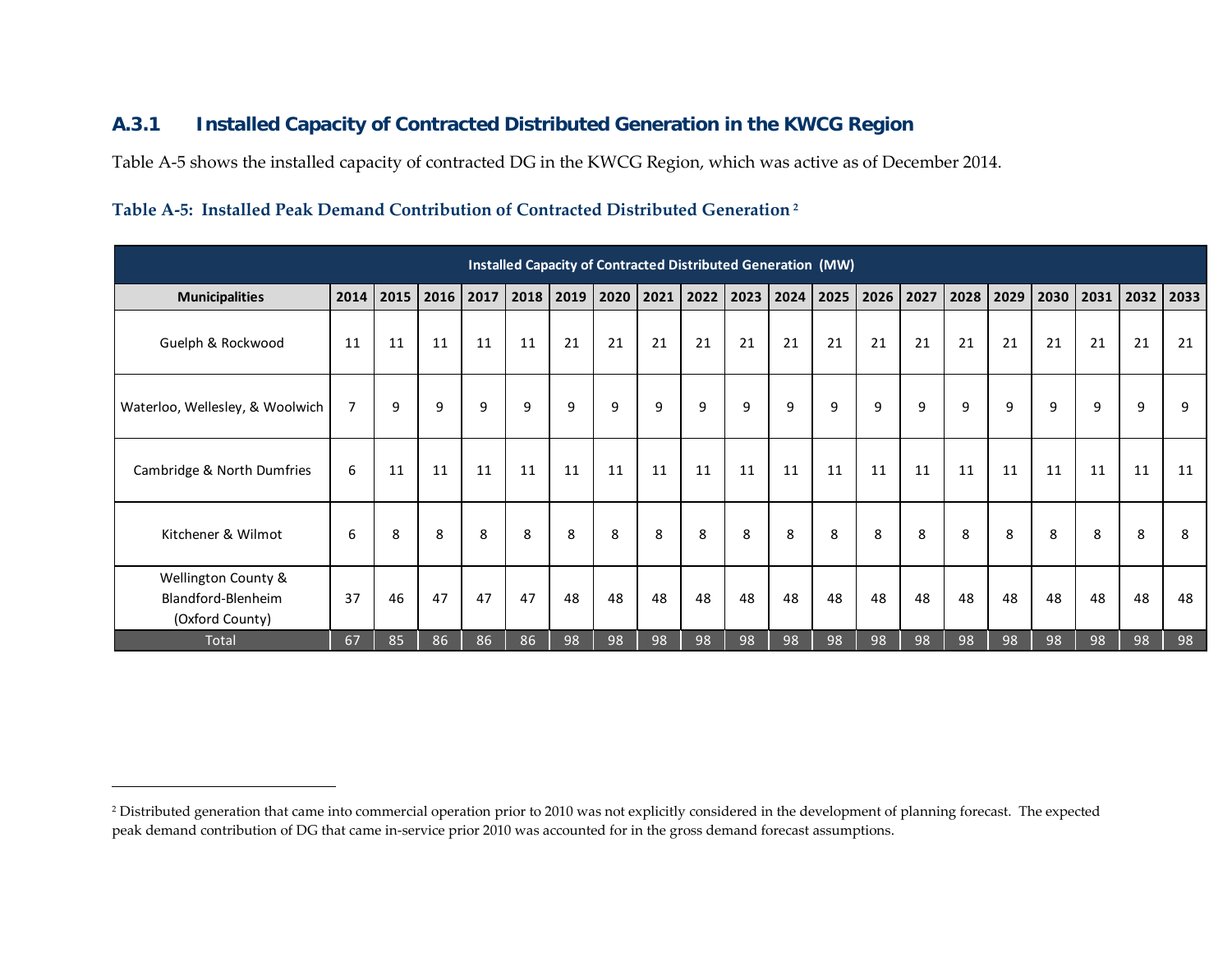**Kitchener-Waterloo-Cambridge-Guelph IRRP**

**Appendix B: Needs Assessment**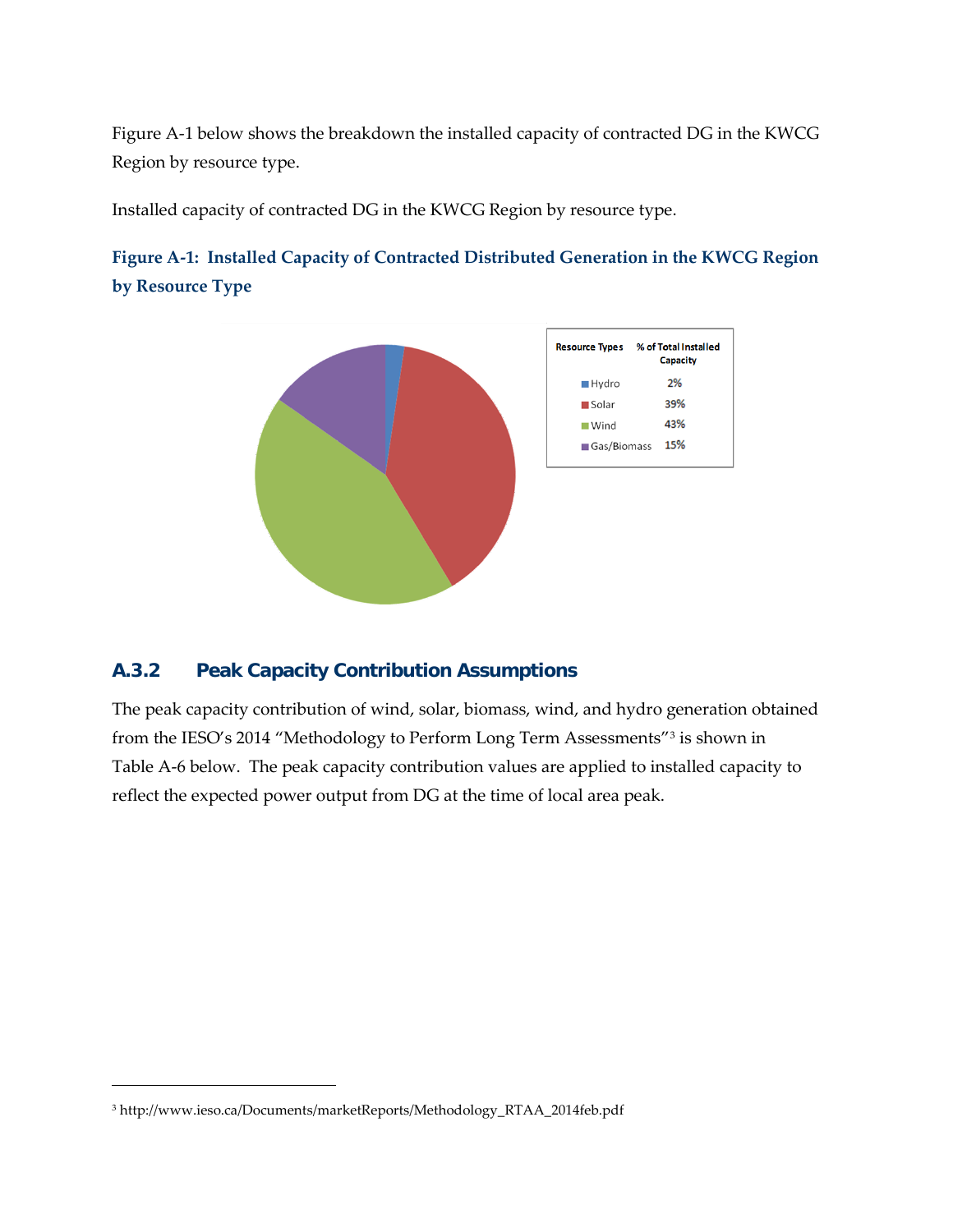### **Table A-6: Peak Capacity Contribution Assumptions**

| <b>Resource Type</b> | <b>Peak Capacity Contribution</b><br>(% of installed capacity) |
|----------------------|----------------------------------------------------------------|
| Biomass/Gas          | 98%                                                            |
| Hydro                | 71%                                                            |
| Solar                | 30%                                                            |
| Wind                 | 14%                                                            |

# <span id="page-21-0"></span>**A.4 Planning Demand Forecast and Scenarios**

### **A.4.1 Near- and Medium-Term Planning Forecast 2014-2023**

### **Table A-7: Near- and Medium-Term Planning Forecast 2014-2023 – KWCG Region**

| Near-and Medium-Term Planning Forecast (MW)                  |      |      |      |      |      |      |      |      |      |      |
|--------------------------------------------------------------|------|------|------|------|------|------|------|------|------|------|
| <b>Municipalities</b>                                        | 2014 | 2015 | 2016 | 2017 | 2018 | 2019 | 2020 | 2021 | 2022 | 2023 |
| Guelph & Rockwood                                            | 291  | 301  | 314  | 322  | 331  | 325  | 334  | 341  | 349  | 357  |
| Waterloo, Wellesley, & Woolwich                              | 308  | 316  | 326  | 335  | 349  | 361  | 364  | 371  | 376  | 384  |
| Cambridge & North Dumfries                                   | 304  | 313  | 318  | 324  | 330  | 336  | 345  | 348  | 356  | 363  |
| Kitchener & Wilmot                                           | 417  | 421  | 425  | 435  | 439  | 440  | 443  | 445  | 449  | 453  |
| Wellington County &<br>Blandford-Blenheim<br>(Oxford County) | 166  | 166  | 166  | 168  | 169  | 168  | 168  | 168  | 169  | 170  |
| <b>Total</b>                                                 | 1486 | 1517 | 1549 | 1584 | 1619 | 1629 | 1653 | 1673 | 1699 | 1727 |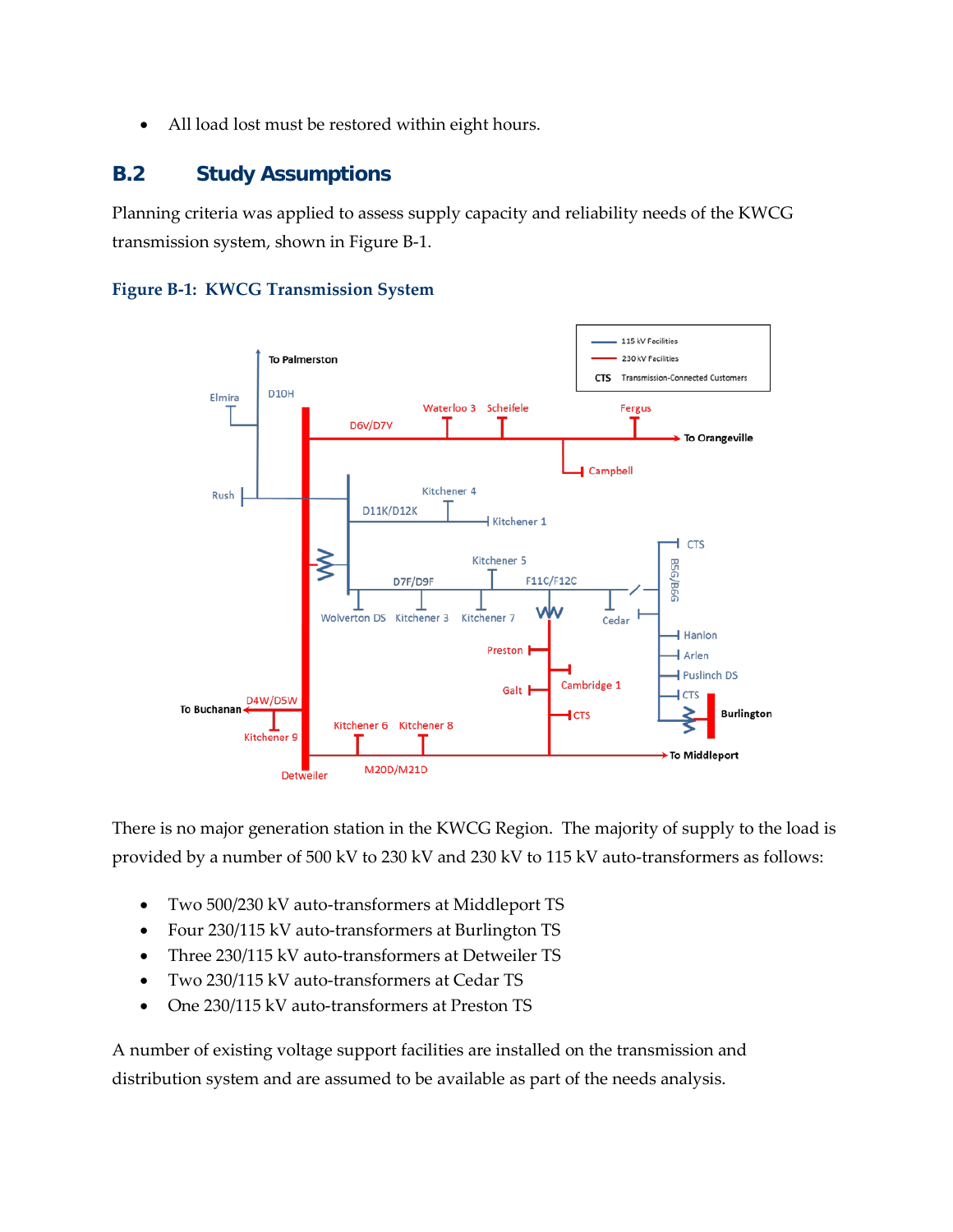### **PSS/E Base case and Bulk System Conditions**

The KWCG transmission system was assessed using PSS/E Power System Simulation software. The PSS/E base case for the KWCG Region regional planning study was adapted from the 2015 base case that was produced by the IESO for the 2010 Northeast Power Coordinating Council ("NPCC") review.

The following bulk system conditions were assumed for purpose of the power flow simulation studies:

- All eight Bruce units and the new 500 kV double-circuit line between the Bruce Complex and Milton SS. All units at Darlington are assumed to be in-service, and all of the units at Pickering GS are assumed to be unavailable.
- Renewable generation in the Bruce and other parts of southwestern Ontario will have an impact on the bulk system flows into the KWCG Region. About 1,800 MW of wind output in the Bruce area and about 400 MW of renewable output from southwestern Ontario (Buchanan, Chatham and Sarnia).

### **Equipment Rating**

For transmission facilities, continuous and limited time ratings based on an ambient temperature of 35°C for summer and a wind speed of 4 km/hour were respected.

### **Demand Forecast**

The KWCG transmission system is assessed under the near- and medium-term planning forecast (2014-2023) and longer-term planning forecast scenarios (2024-2033), provided in Appendix [A.4.](#page-21-0)

# **B.3 Load Meeting Capability (LMC) of the Existing KWCG Transmission System**

Supply capacity describes the electricity system's ability to provide continuous supply to a local area. This is limited by the load meeting capability ("LMC"). The LMC of transmission or subsystem is defined the maximum demand that can be supplied on a transmission line or subsystem under applicable transmission and generation outage scenarios as prescribed by ORTAC.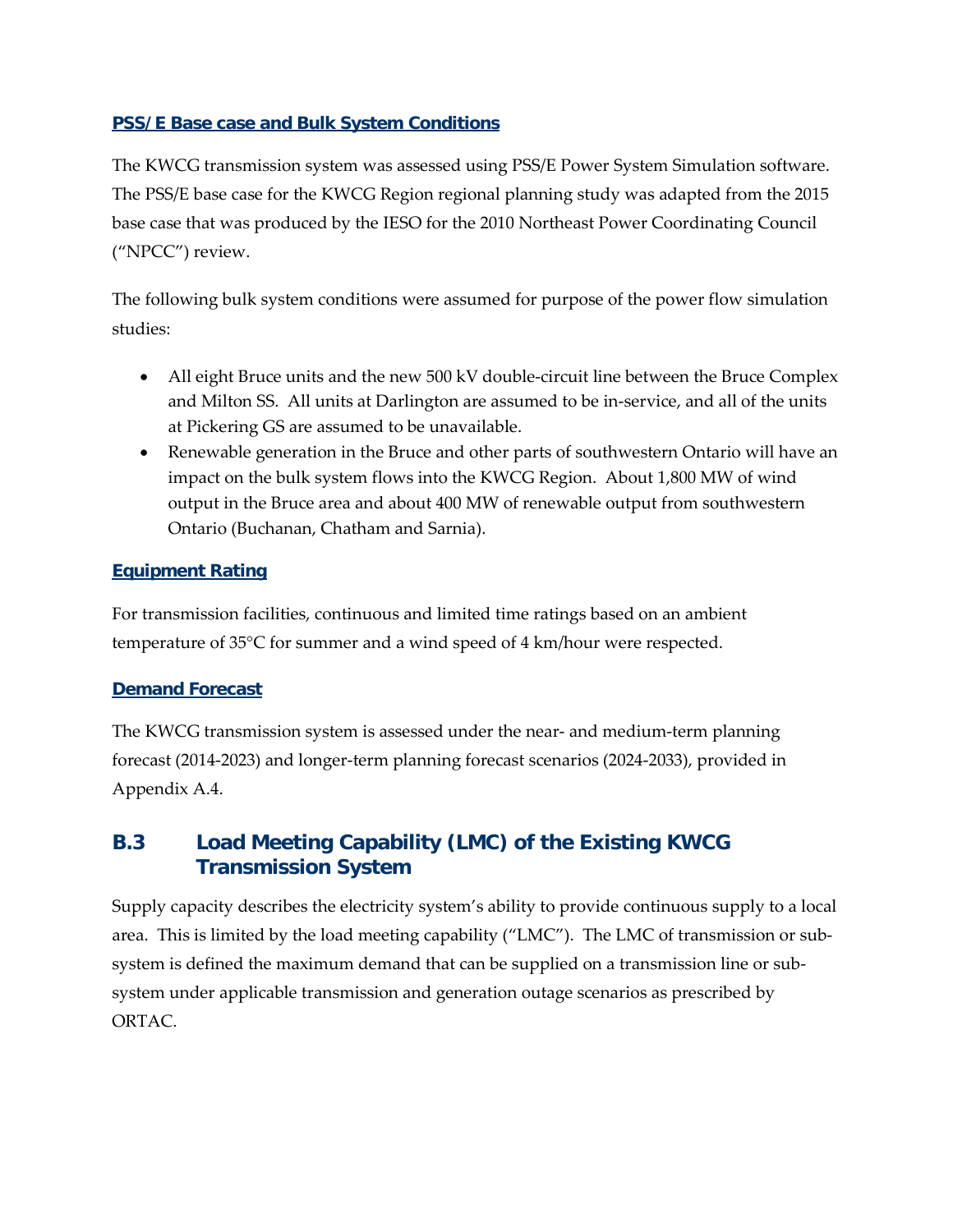## **B.3.1 South Central Guelph 115 kV Sub-system: LMC and Supply Capacity Needs**

The South-Central Guelph 115 kV sub-system (B5/6G) is a double circuit 115 kV transmission line supplying Cedar TS (T7/8), Hanlon TS, Arlen MTS, Puslinch DS and two transmissionconnected customers, as shown in [Figure B-2.](#page-27-0)

<span id="page-27-0"></span>



Based on the application of ORTAC criteria, this system has an LMC of 100 MW. This limit is based on the voltage limitations of the B5G circuit, assuming the B6G is out-of-service.

As shown i[n Figure B-3,](#page-28-0) the summer peak demand in the South-Central Guelph area has already exceeded the 100 MW LMC limit of the South-Central Guelph 115 kV system over the last couple of years. The existing South-Central Guelph 115 kV system does not meet the ORTAC supply capacity criteria.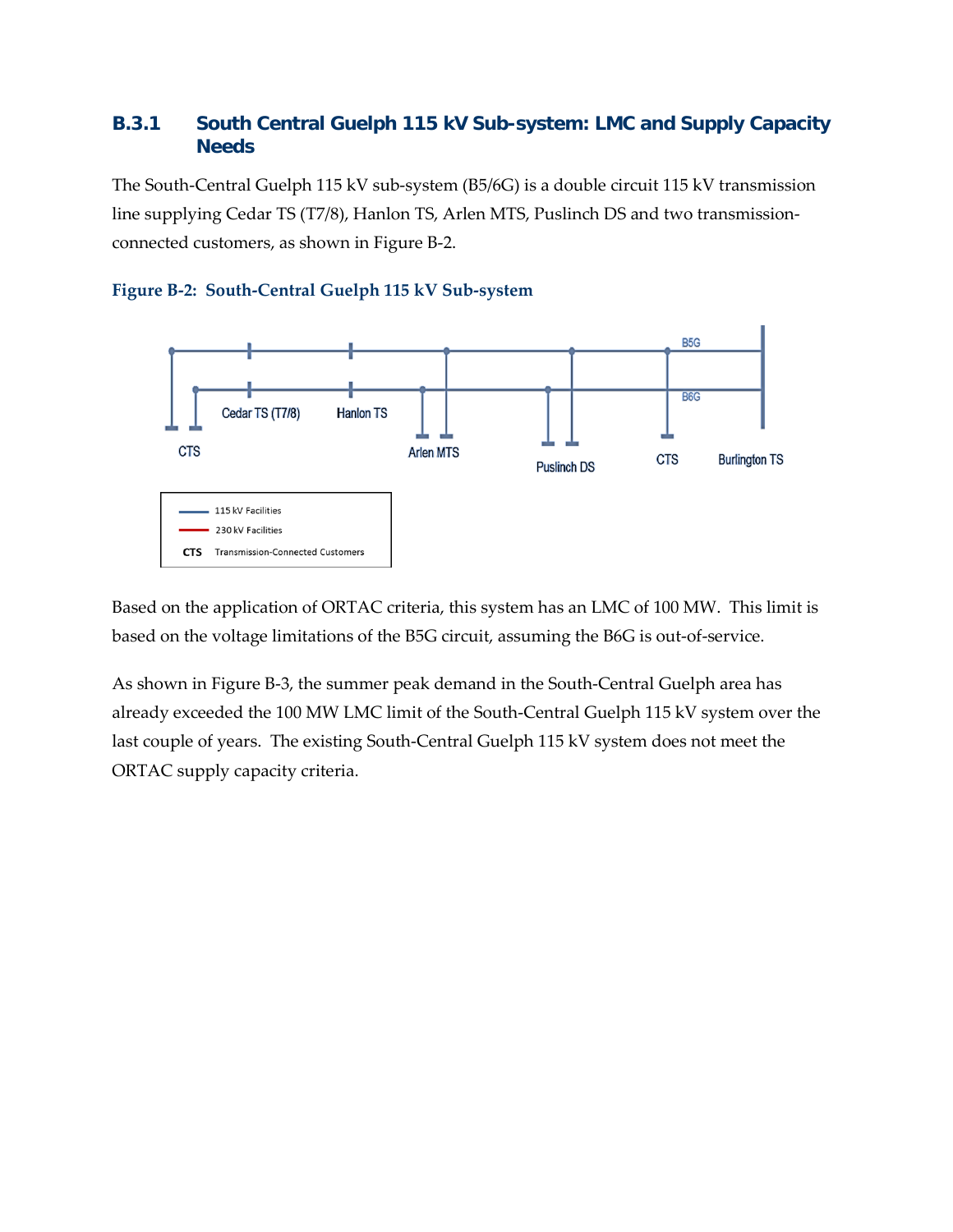<span id="page-28-0"></span>



### **B.3.2 Kitchener-Guelph 115 kV Sub-system: LMC and Supply Capacity Needs**

The Kitchener-Guelph 115 kV sub-system (D7/9F and F11/12C) is a double circuit 115 kV transmission line supplying Cedar TS (T1/T2), Kitchener MTS #5, Kitchener MTS #7, Kitchener MTS #3, and Wolverton DS, as shown in [Figure B-4.](#page-28-1)



### <span id="page-28-1"></span>**Figure B-4: Kitchener-Guelph 115 kV Sub-system**

Based on the application of ORTAC criteria, this system has a LMC of 260 MW. This limit is based on the thermal overloading of the D7F circuit, assuming the D9F circuit is out-of-service.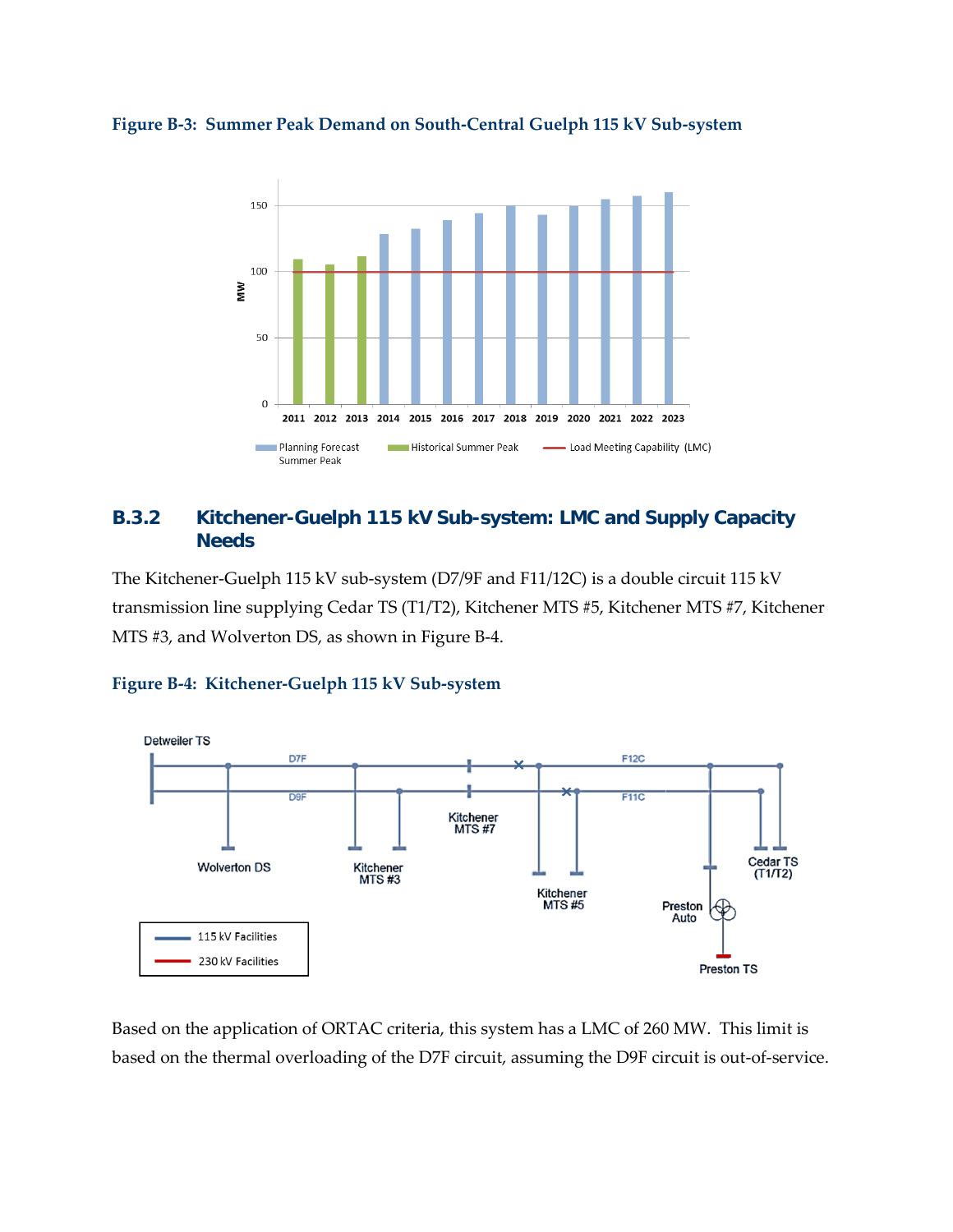As shown i[n Figure B-5,](#page-29-0) the summer peak demand in the Kitchener and Guelph area exceeded the 260 MW LMC limit of the Kitchener-Guelph 115 kV system in the summer of 2014. Given the forecast near- and medium-term summer peak demand growth, the existing Kitchener-Guelph 115 kV system does not meet the ORTAC supply capacity criteria.



<span id="page-29-0"></span>

### **B.3.3 Cambridge 230 kV Sub-system: LMC and Supply Capacity Needs**

The Cambridge 230 kV sub-system (M20/21D) is a double circuit 230 kV transmission line supplying Preston TS, Cambridge MTS #1, Galt TS and a transmission-connected customer, as shown i[n Figure B-6](#page-30-0) below. Today, this 230 kV transmission is the main source of supply to customers in the Cambridge area.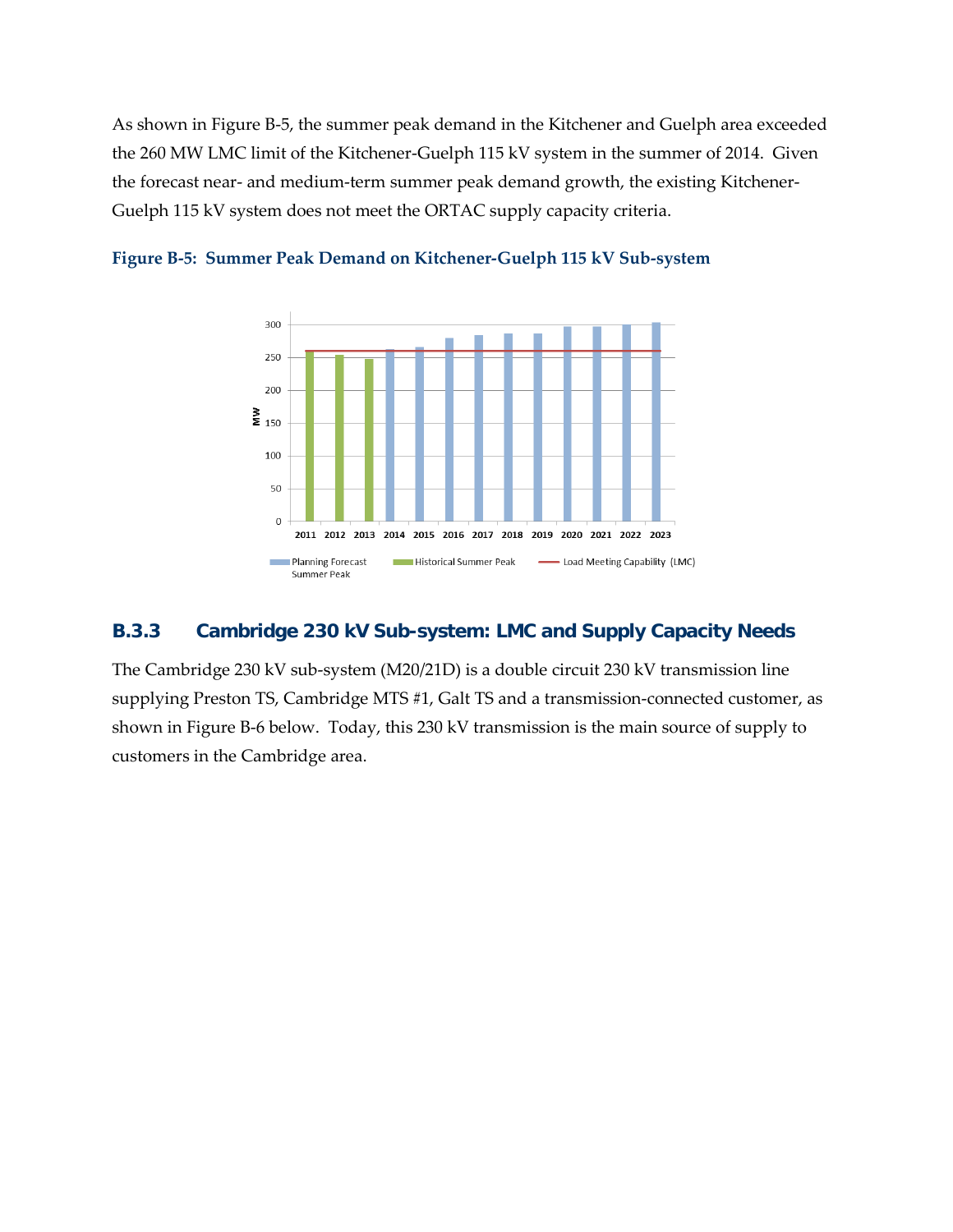<span id="page-30-0"></span>**Figure B-6: Cambridge 230 kV Sub-system**



Based on the application of ORTAC criteria, this system has a LMC of 375 MW. This limit is based on the thermal overloading of the M20D circuit, assuming the M21D circuit is out-ofservice.

Under the high-growth scenario [\(Figure B-7\)](#page-31-0), the summer peak demand on the Cambridge 230 kV sub-system will exceed the 375 MW LMC limit in the summer of 2026 and will not meet the ORTAC supply capacity criteria.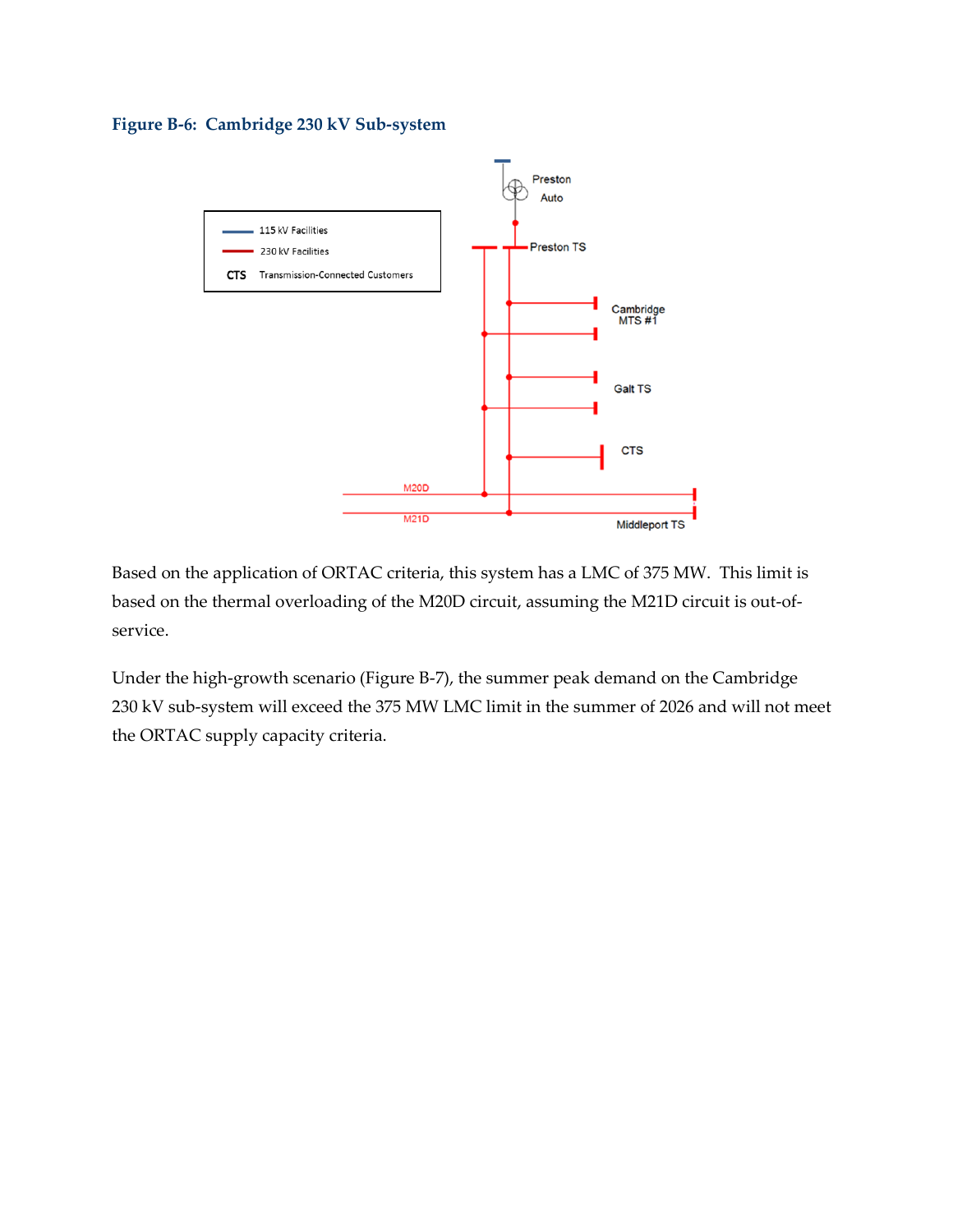

<span id="page-31-0"></span>**Figure B-7: Summer Peak Demand on Cambridge 230 kV Sub-system** 

Over the longer term, future electricity demand growth in Cambridge can be supplied on the Kitchener-Guelph 115 kV sub-system. Once the GATR project comes into service around 2016, there will be sufficient capacity on the Kitchener-Guelph 115 kV system to supply up to 100 MW of peak demand growth in the Cambridge area. Therefore, there are no supply capacity needs identified in the Cambridge area beyond 2023.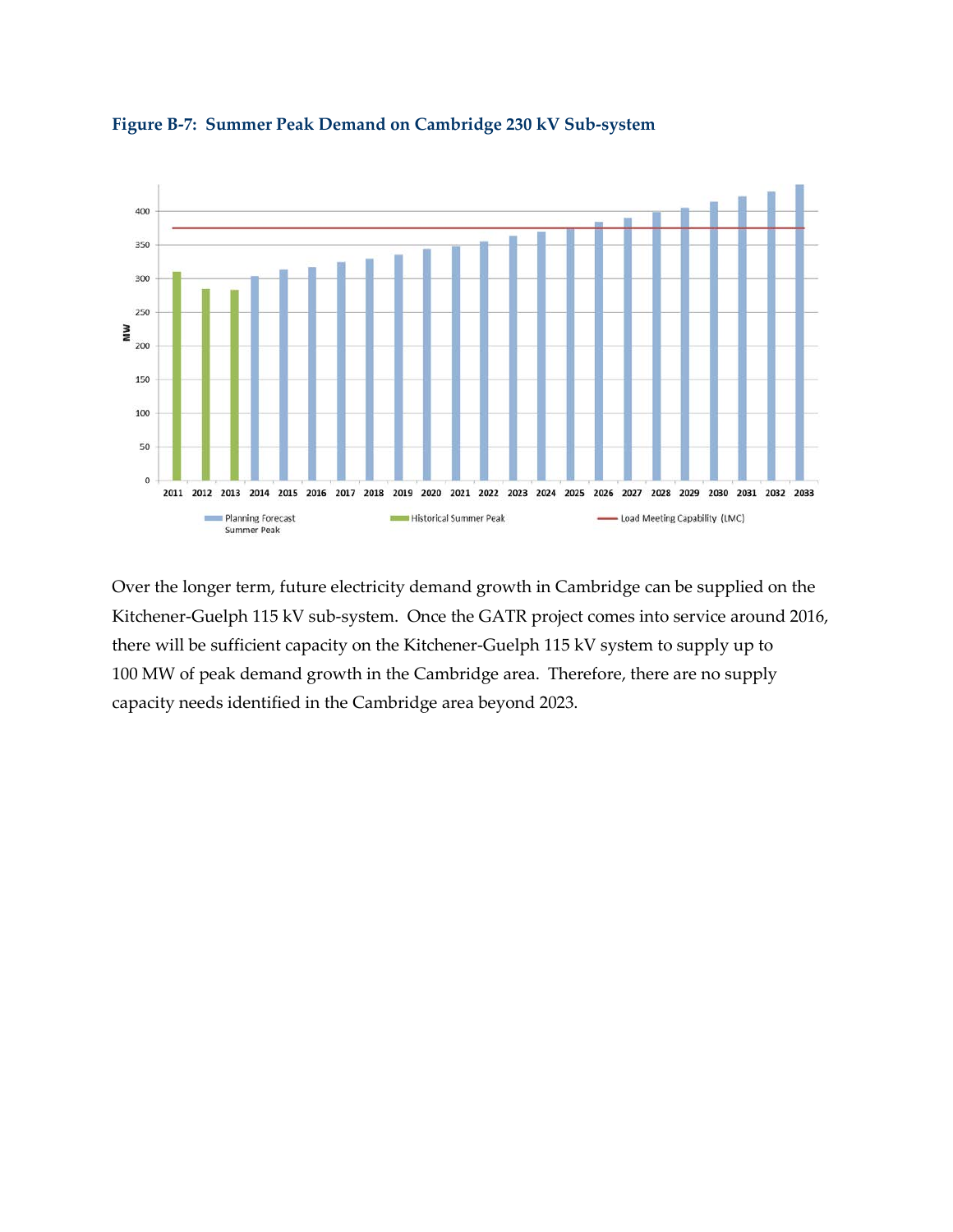**Kitchener-Waterloo-Cambridge-Guelph IRRP**

**Appendix C: Transmission Options to Improve Load Restoration on Cambridge-Kitchener 230 kV Sub-system**